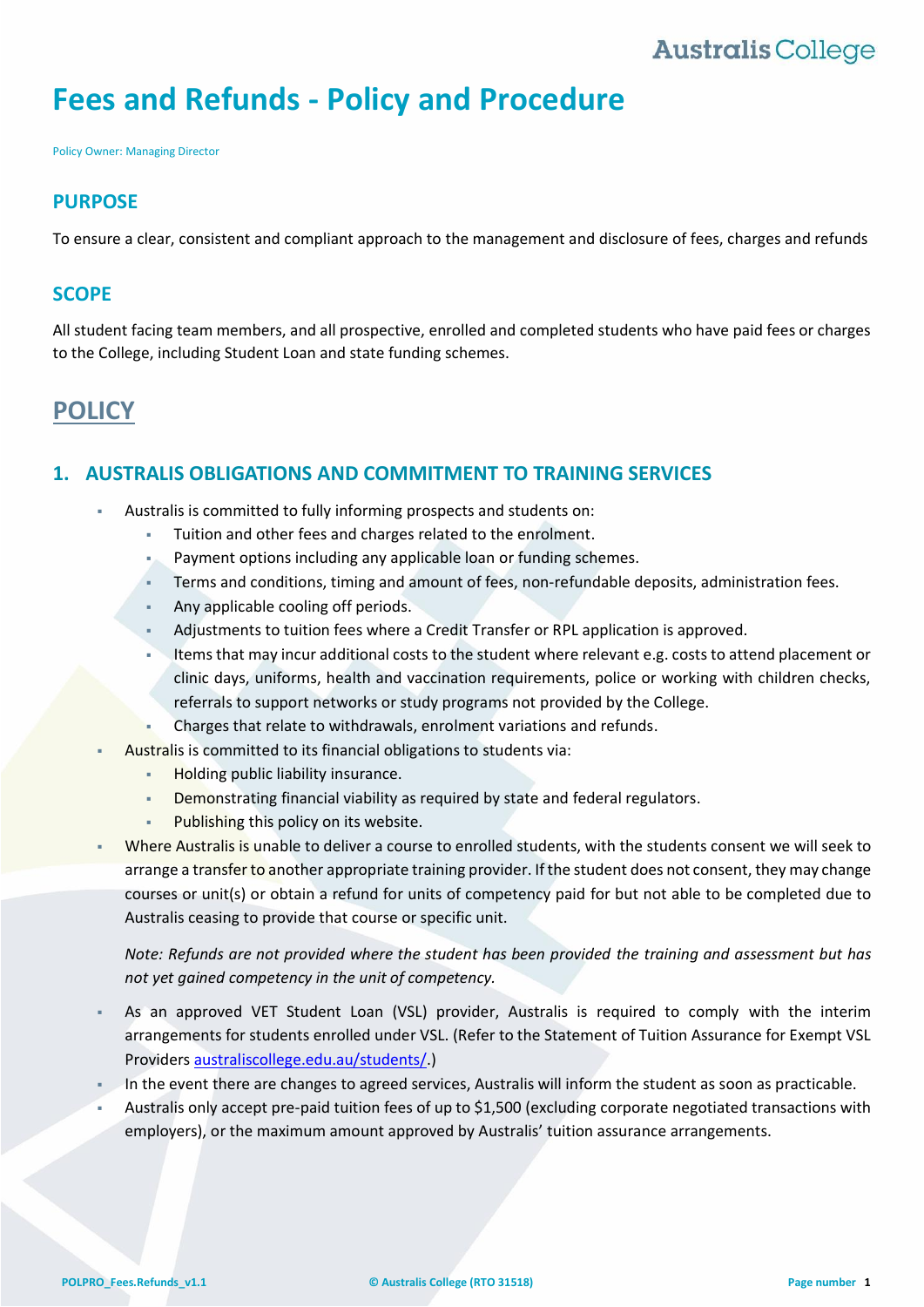## **2. PAYMENT OPTIONS**

#### **DIRECT FEE-PAYING OPTION (ALSO CALLED 'FEE FOR SERVICE' OR FFS).**

- Students may prepay tuition fees of up to \$1,500 (for non-corporate enrolments).
- Where payment plans are offered, they are typically payable over the official course duration. Approval is solely at Australis' discretion and Terms and Conditions and eligibility requirements apply. If payment is late course access may be suspended or cancelled as per the Student Handbook. A late fee may also be charged (refer to the Withdrawal, Cancellation and Variation Policy).
- Students receiving Commonwealth assistance may apply to have their tuition fees paid via Centrepay, whereby the Department of Human Services will make fortnightly tuition payments on their behalf.

#### **STUDY LOANS.**

- Australis is an approved education provider with Study Loans; a private loan scheme for eligible students in approved courses. The student applies directly with Study Loans who on approval will progressively release the tuition fee to Australis as the student progresses through the course.
- Australis do not charge additional fees for students using Study Loans, however, Study Loans directly charge the student fees including an establishment fee, drawdown fees, management fees and late fees if applicable. Refer to [https://studyloans.com.au/students/#the-loan.](https://studyloans.com.au/students/#the-loan)
- Failure to make repayments or proceed through the course will result in Cancellation. (Refer to Withdrawal, Cancellation and Variation Policy.)

#### **VET STUDENT LOAN (VSL).**

- Before enrolling VSL applicants will be advised of all fees including tuition (covered fees), gap fees, loan fees and any other course related equipment the student may need to access during their enrolment. Refer to [Students/Schedule of Tuition Fees.](http://www.australiscollege.edu.au/students)
- Some students may be required to pay additional (gap) fees not covered by the advertised fees or the "covered fees" under the tuition fee schedule for the VSL scheme. Any gap fees are discussed at preenrolment and require the student's authorisation via a course declaration prior to enrolment.
- Students applying for a VSL are issued with a written statement for covered fees under this loan agreement on their course declaration and on the VSL notice.
- A two-day cooling off period applies.

#### **QUEENSLAND CERTIFICATE 3 GUARANTEE AND HIGHER-LEVEL SKILLS.**

▪ Co-contribution fees for students enrolling under these Queensland government programs are published on the Australis website.

#### **QUEENSLAND USER CHOICE.**

Student and employer co-contribution fees are published on the Australis College website and are outlined in further detail in the Traineeship Training and Administration Procedure.

## **3. NON-PAYMENT OR OVERDUE TUITION FEES**

- **For fee for service, enrolments are not finalised until upfront tuition fees have been paid.**
- Students who withdraw from the course with fees still owing will not receive certification for completed unit(s) until all fees are paid.
- Outstanding fee payments will result in course access being suspended, and if not rectified, the student's enrolment will be cancelled in accordance with the Student handbook.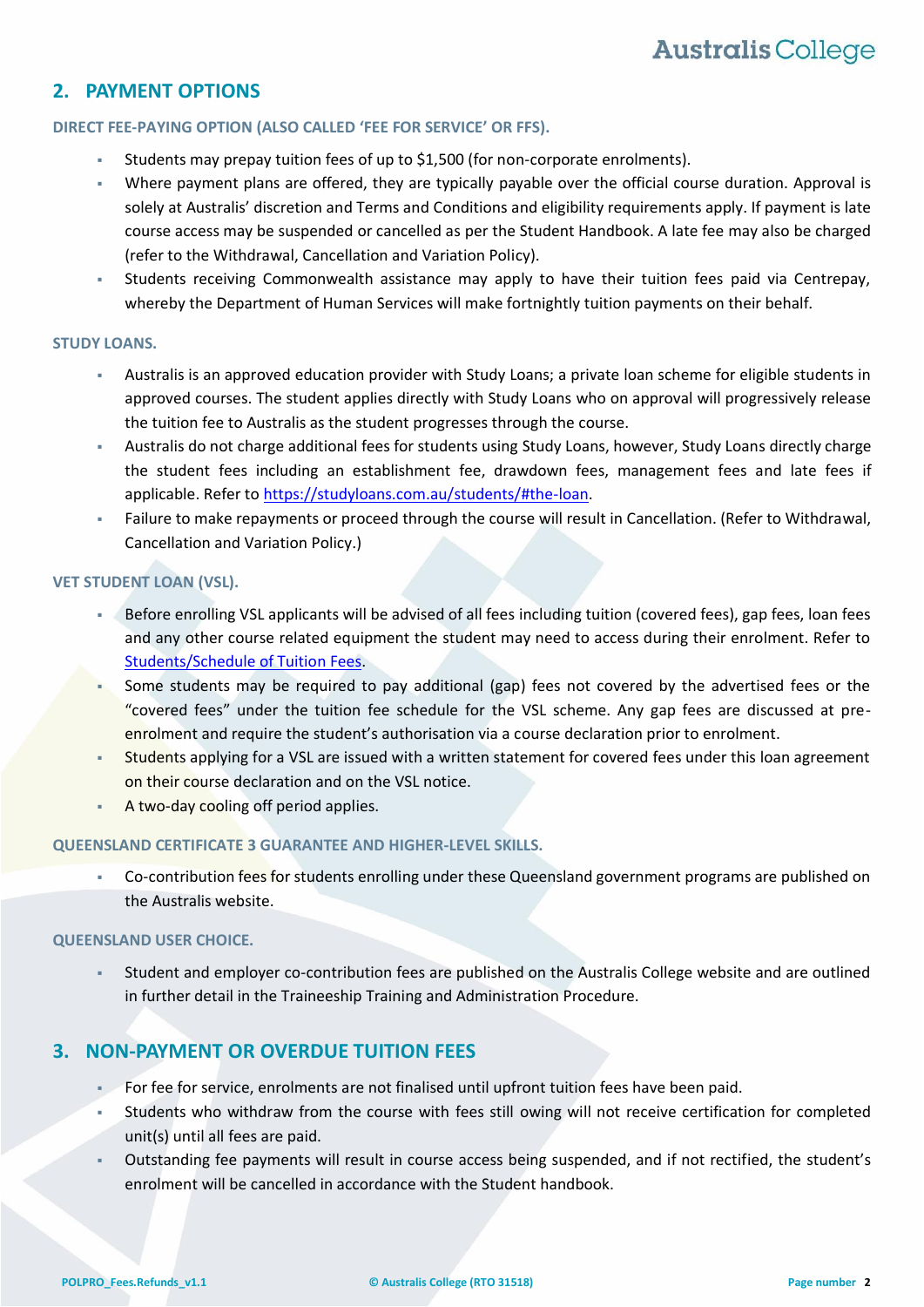## **4. RESUBMISSION FEES**

Students deemed not yet competent in a unit of competency after two submission attempts may be required to re-enrol in those components of the course if they wish to continue their studies. The re-enrolment fee will be as per the relevant unit/module price applicable at that time.

## **5. RE-ENROLMENT FEES**

- Enrolments that expire before the student graduates are deemed to be an 'Expired Enrolment.' (Refer to the Withdrawal, Cancellation and Variation Policy.)
- Any student who wishes to continue after their enrolment has expired will need to re-enrol in the units they still wish to attain. This can be done in several different ways as detailed in the Student Handbook.
- Re-enrolling will incur additional costs as per the advertised prices at that time and will require agreement to a new course declaration with potentially different terms and conditions and costs to the original enrolment. Re-enrolments are generally not able to access further state funding or VSL.
- VSL students who fail to complete their course by the completion date are deemed expired and might not be able to access VSL to continue that course. A re-enrolment requires acknowledgement of new enrolment terms and conditions and fees.

## **6. REPLACEMENT CERTIFICATION**

Students requiring a replacement Certificate or Statement of Attainment are required to email their request to Student Services and will be subject to paying the prescribed replacement fee on the Form (subject to change).

## <span id="page-2-0"></span>**7. REFUND OF TUITION FEES**

- All refund requests are subject to approval by a Review Officer in accordance with the Access and Equity Policy to ensure a fair and equitable process to all students.
- Fees will not be refunded under the following circumstances:
	- Once the program has commenced for 'Per Subject' enrolments or professional development subjects
	- Once the VSL census date has passed, unless subject to Special Circumstances as detailed under VSL legislation.
	- For Payment Plans, any fees paid or due prior to the cancellation date will not be refunded. Any fees under the payment plan that have not fallen due as at the date of cancellation will not be payabe by the student.
	- Upfront payments are not refundable. For this reason, any student concerned with changing their mind or potentially not completing is encouraged to use a payment plan rather than making upfront payments.
	- Regardless of the above, there is no refund for any subjects the student has commenced, received resources for, or accessed through online learning platforms.
	- Where the student has been provided with training and assessment but has not met the standard to gain competency in the unit of competency.
	- If a student has submitted work that has been plagiarised or falsified.
	- If the student has breached enrolment terms and conditions as per their Course Declaration, Student Handbook(s) and the Code of Conduct Policy.
	- If a student enrolment has Expired.
	- The only exceptions to this policy are:
		- Where the student's application for enrolment is declined by Australis College.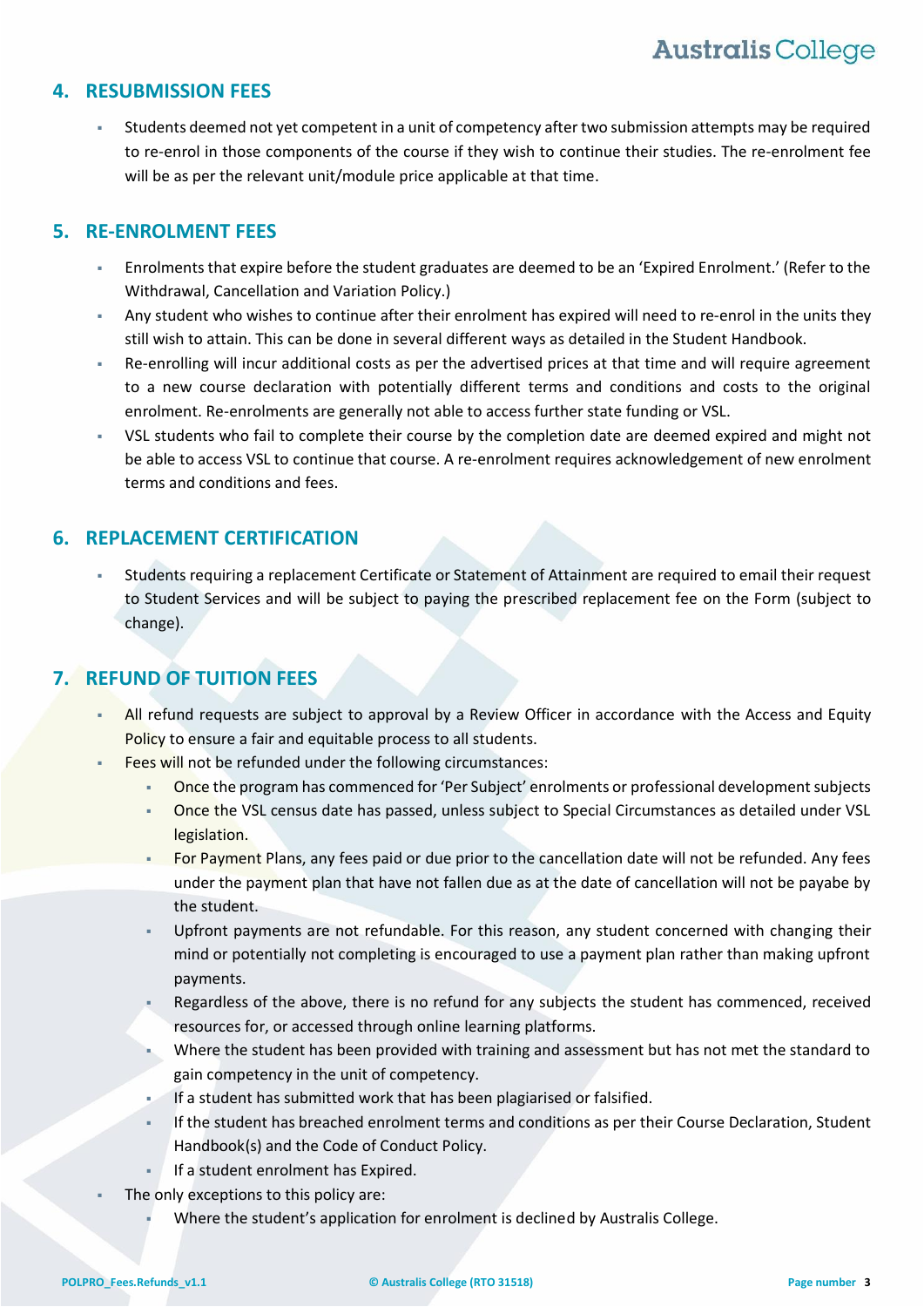- Where Australis cancel a unit in which the student has enrolled or where the commencement of a course is postponed for more than four weeks.
- Where a student has applied for VSL.
- Refunds processed under a Direct Fee arrangement are subject to an administration fee as advertised at the time of the claim.
- Refunds will be processed within ten business days from the date of approval, students will be notified of the decision in writing within 30 calendar days of receiving the refund request.

## **8. REFUND OF CO-CONTRIBUTION FEES (CERT 3 GUARANTEE AND HIGHER-LEVEL SKILLS)**

- Fees will not be refunded under the circumstances outlined at  $\overline{2}$  for students enrolled in Certificate 3 Guarantee and Higher Level Skills.
- Should a refund be granted and processed, receipt of payment must be retained showing the name of the student, date and amount of refund including the unit(s) of competency.
- Refer to the Traineeship Agreement and Handbook and Traineeship Training and Administration Procedure for refunds relating to Traineeships.

## **9. APPLICATION FOR REMISSION OF VETSL DEBT**

- Refunds of a student's VETSL debt can only be granted where:
	- a) The student has grounds for special circumstances as defined by the VET Student Loans Act 2016 (refer to the Special Circumstances Policy for VET Student Loans students), OR
	- b) The College ceases to provide the course, or part of the course, after the student commenced, but before the scheduled completion date, meaning the student is unable to complete the requirements for the course as per their enrolment conditions, or where it is impractical for the student under the Tuition Assurance Arrangement to finish the course or an equivalent course. (Refer to VET Student Loan VET Tuition Assurance Policy.)

## **10. APPEALING A DECISION**

- If a student is dissatisfied with the outcome related to Fees, Charges and Refunds, they may submit an appeal. Refer to the 'Grievances, Complaints, Appeals Policy and Procedure'.
- Complaints and Appeals that proceed to third party investigation and resolution may incur a cost to the student under a Full fee paying agreement.

## **11. CREDIT CARD INFORMATION**

- Any Credit Card details received will be de-identified and destroyed once payment has been processed.
- Any electronic communication containing Credit Card information will also be permanently deleted.

## **PROCEDURE**

- **1. FEES AND CHARGES INFORMATION ON ENQUIRY AND DURING ENROLMENT.**
	- **1.1** All fees, charges, payment options, terms and conditions are outlined on the course pages of the College website and is also discussed during the enrolment interview (where applicable).
	- **1.2** At enrolment, students are sent a Course Declaration outlining all applicable tuition fees, enrolment terms and conditions and other fees or resources they may need to pay or acquire in addition to their tuition fee. This document must be signed and returned by the student before their enrolment in finalised.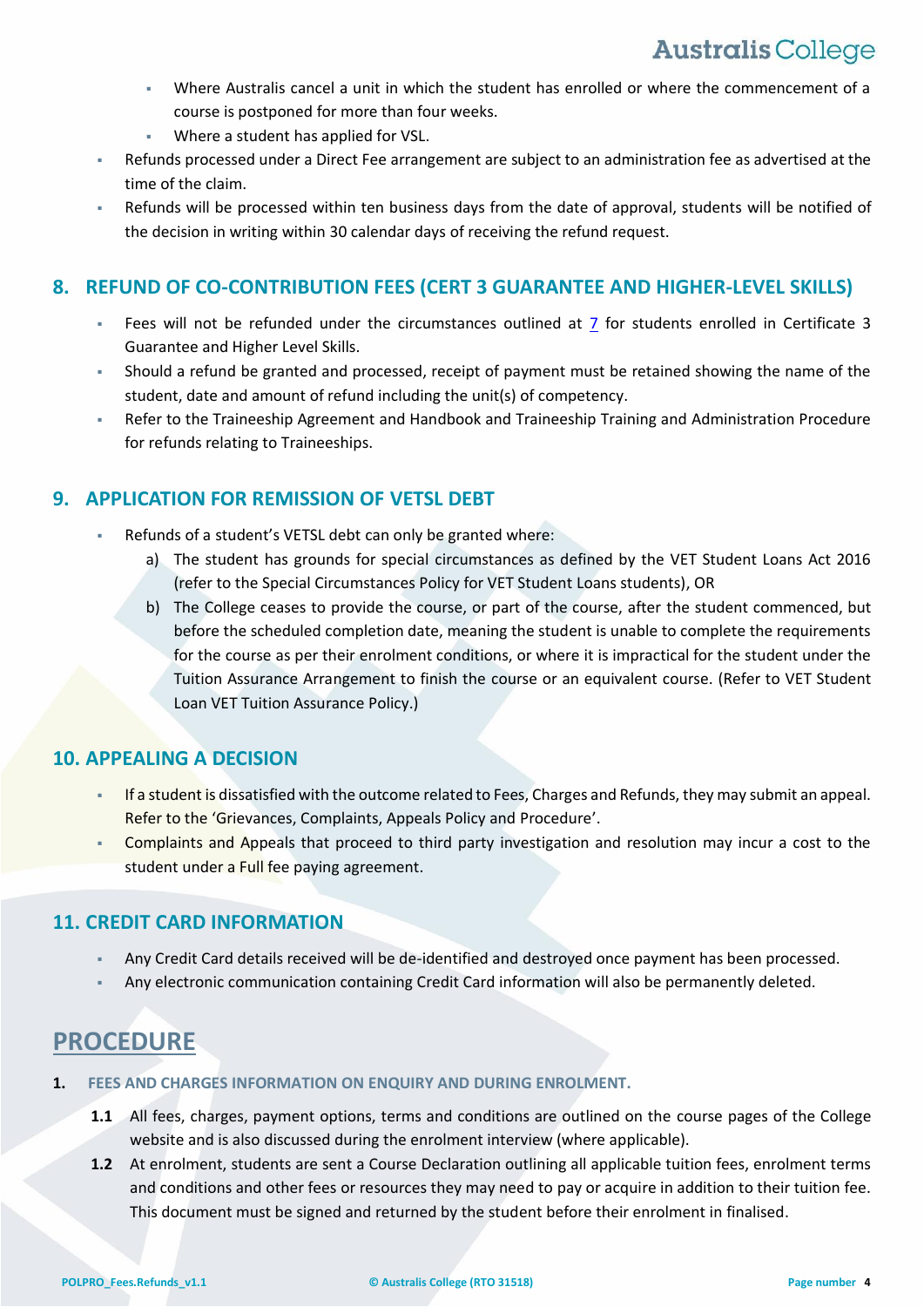# **Australis College**

- **1.3** Students choosing to pay tuition fees upfront without applying for loan/state funding are emailed an invoice. Payment must be received prior to the enrolment being formally activated. Payment options may include Credit Card, Direct Debit or Cheque depending on the course, amounts and payment options selected. A surcharge applies to Credit Card payments.
- **1.4** Payment plans are available for specific courses, typically over the course duration via automated regular payments on authorisation from the student.
- **1.5** Students who have applied for loan or state funding are emailed fee notices.
- **1.6** Following enrolment, all fees and charges enquires are to be directed to Student Services.

### **2. REFUND APPLICATIONS AND REPLACEMENT CERTIFICATES.**

- 2.1 Refund requests/applications are to be submitted t[o student.services@australiscollege.edu.au.](mailto:student.services@australiscollege.edu.au)
- **2.2** VFH/VSL refund requests are to be managed under the 'Special Circumstances for Review for VET Student Loans Students' or the 'VSL Tuition Assurance Policy' to explain the application process, time frames for applying and evidence required to support the re-credit of VETSL debts.
- **2.3** Refunds associated with a complaint against the College must also be forwarded to the Quality department. Refer to the 'Grievances, Complaints, Appeals Policy and Procedure'.
- **2.4** Replacement certificates are requested from Student Services and will incur a fee advised at the time of enquiry.

## **3. INVESTIGATING ELIGIBILITY FOR A REFUND.**

- **3.1** Student Services in consultation with an Executive Manager will review the refund application for eligibility against the principles in this Policy and state/federal regulations that apply.
- **3.2** The student's enrolment and file notes will be reviewed in determining a decision.

### **4. REFUND OUTCOME.**

- **4.1** A written outcome will be emailed outlining the reasons for the approval/rejection of the refund.
- **4.2** The response must advise the student of the option to submit an Appeal if they disagree with the decision and reasons provided.
- **4.3** Approved refunds will notify the student to expect the refund to be processed within 10 business days.
- **4.4** The approval is to be forwarded to Finance for processing.

## **5. RESPONSIBILITIES**

#### **Executive Management**

Responsible for ensuring financial obligations to students, state and federal regulators are being complied with.

#### **Quality**

May assist Student Services with the review of refund applications.

#### **Faculties**

Assesses student eligibility for re-enrolment options where a course has expired.

### **Student Services**

- Communicate accurate payment options, fees and charges to students to assist them in making an informed choice on their course/study options.
- Quality checks data for accurate payment processing.
- Investigates refund applications.

### **Student Support/ Student Recruitment**